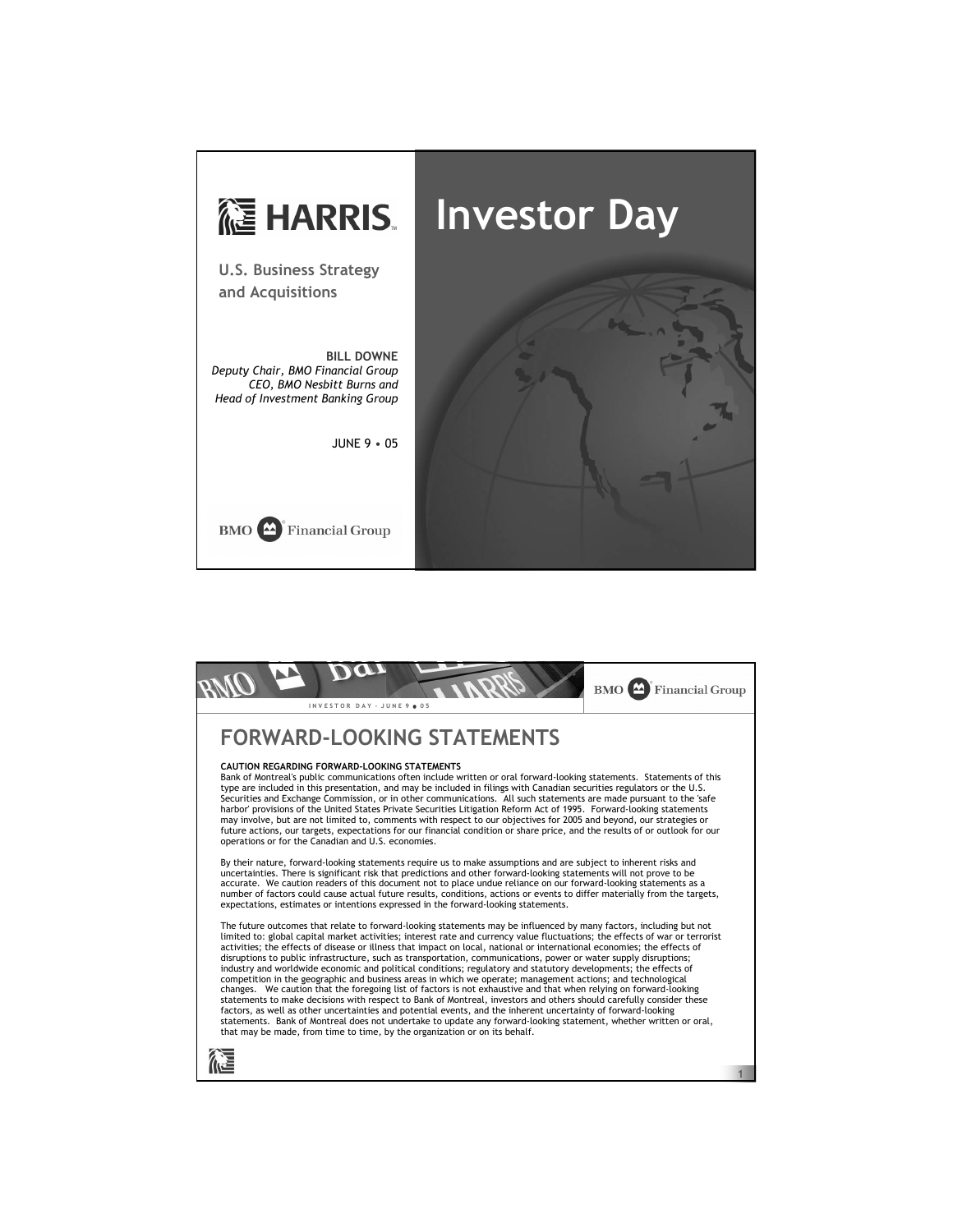

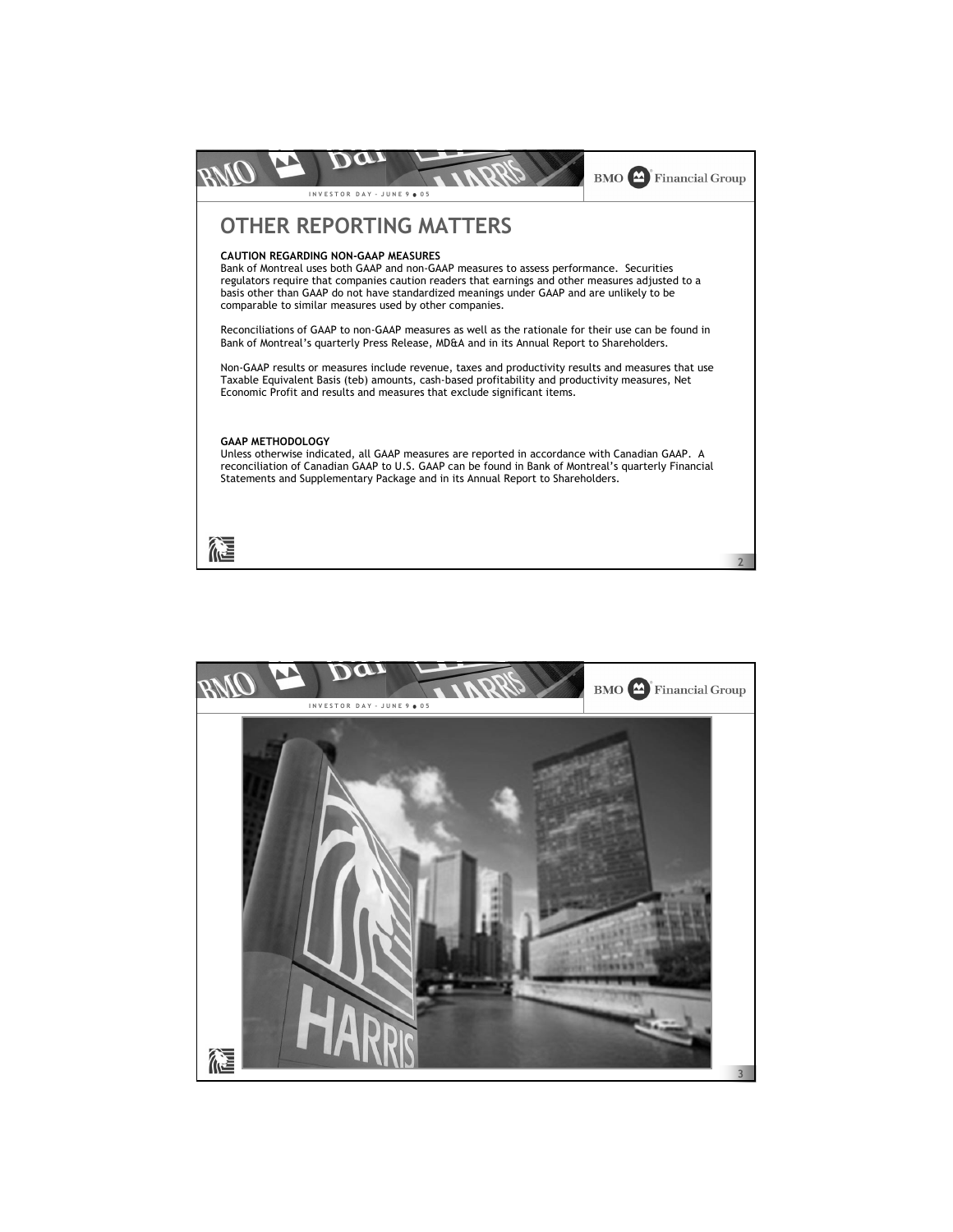

|                                                                                                                                   |       |      | INVESTOR DAY - JUNE 9 . 05                                           |      |                                                                                                                                                             |                                                                                                 |                               |                                 |                               | $BMO$ $\triangle$ | <b>Financial Group</b> |      |
|-----------------------------------------------------------------------------------------------------------------------------------|-------|------|----------------------------------------------------------------------|------|-------------------------------------------------------------------------------------------------------------------------------------------------------------|-------------------------------------------------------------------------------------------------|-------------------------------|---------------------------------|-------------------------------|-------------------|------------------------|------|
| <b>A GROWING U.S. PRESENCE</b><br>U.S. Dollar Equivalent (\$Millions)                                                             |       |      |                                                                      |      |                                                                                                                                                             | \$161<br>Mercantile Bancorp<br>New Lenox State Bank<br>\$235<br>\$37<br>Lakeland Community Bank |                               |                                 |                               |                   |                        |      |
| <b>Total Invested</b><br>Sullivan, Bruyette, Speros & Blaney<br>1984-2004: US\$2.7 Billion*<br>2000-2004: US\$1.5 Billion         |       |      |                                                                      |      | <b>Gerard Klauer Mattison</b>                                                                                                                               | \$14<br>\$28                                                                                    |                               |                                 |                               |                   |                        |      |
| *includes Harris purchase                                                                                                         |       |      |                                                                      |      |                                                                                                                                                             | Morgan Stanley self-directed accounts                                                           | Northwestern Trust            | my CFO<br><b>CSFBdirect</b>     | \$39<br>\$97<br>\$12<br>\$535 |                   |                        |      |
| First National Bank of Joliet<br><b>S221</b><br>Century Bank<br>\$16<br>\$94<br>Freeman Welwood<br>Village Banc of Naples<br>\$13 |       |      |                                                                      |      |                                                                                                                                                             |                                                                                                 |                               |                                 |                               |                   |                        |      |
| 1984                                                                                                                              | 1985  | 1987 | 1988                                                                 | 1990 | 1994                                                                                                                                                        | 1996                                                                                            | 1999                          | 2000                            | 2001                          | 2002              | 2003                   | 2004 |
| Harris Bank                                                                                                                       | \$547 |      | Commercial State Bank (Phoenix)<br>First National Bank of Barrington | \$32 | Suburban<br>Frankfort Bancshares \$17<br>Libertyville Federal Savings & Loan \$6<br>State Bank of St. Charles & First National Bank of Batavia<br><b>S2</b> | \$222                                                                                           | Household International \$277 | Burke, Christensen & Lewis \$40 | \$26                          |                   |                        |      |
|                                                                                                                                   |       |      |                                                                      |      |                                                                                                                                                             |                                                                                                 |                               |                                 |                               |                   |                        | 5    |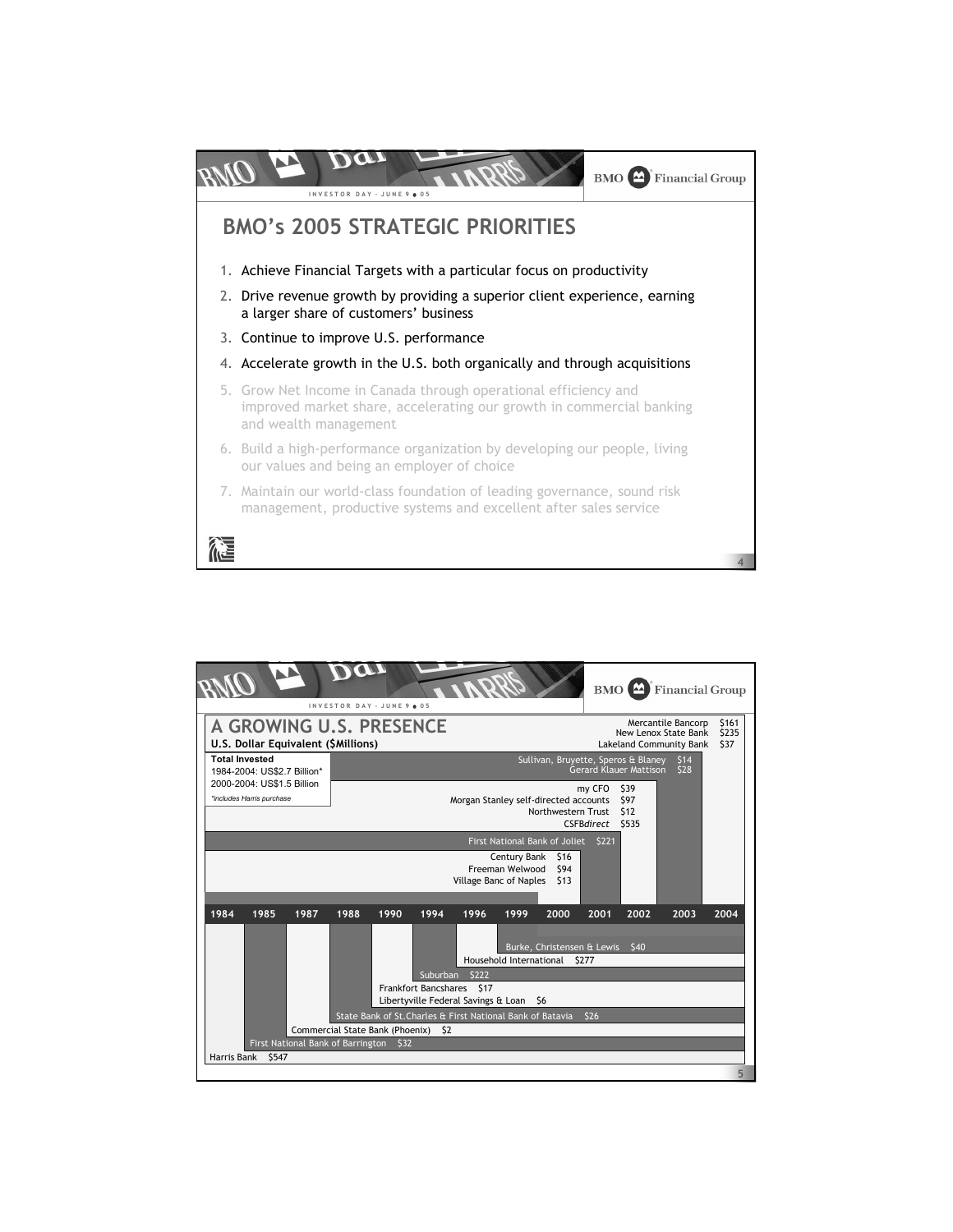

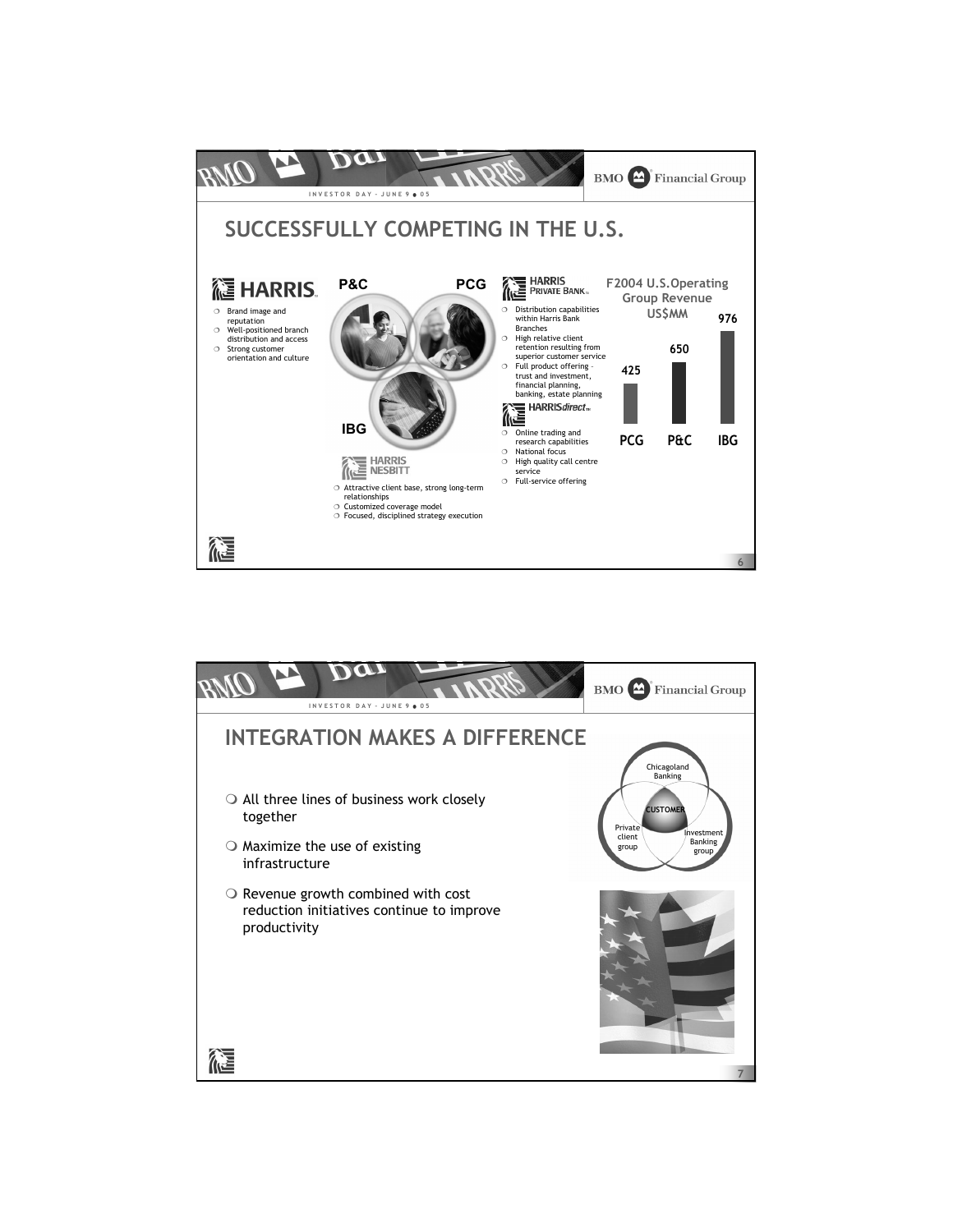

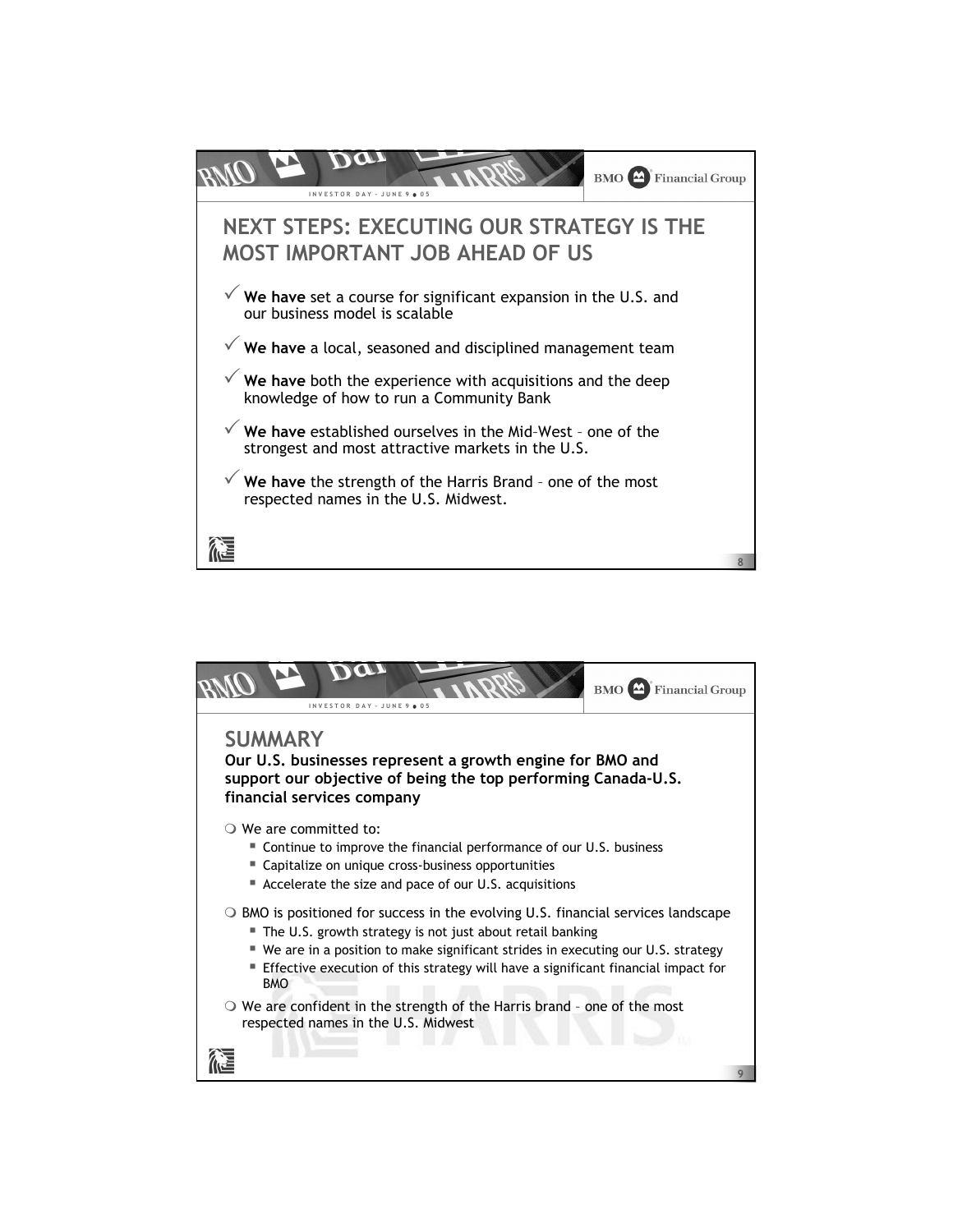

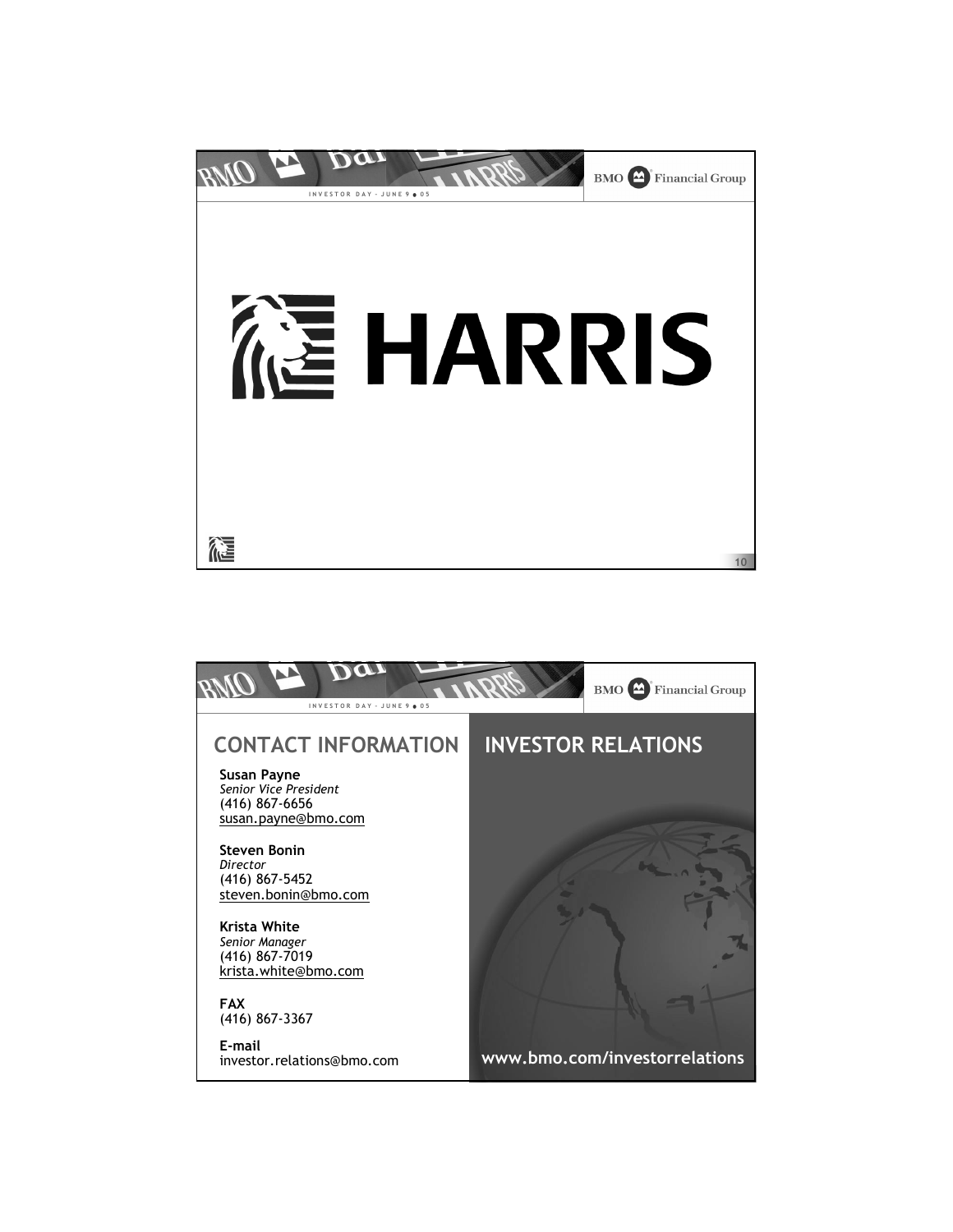

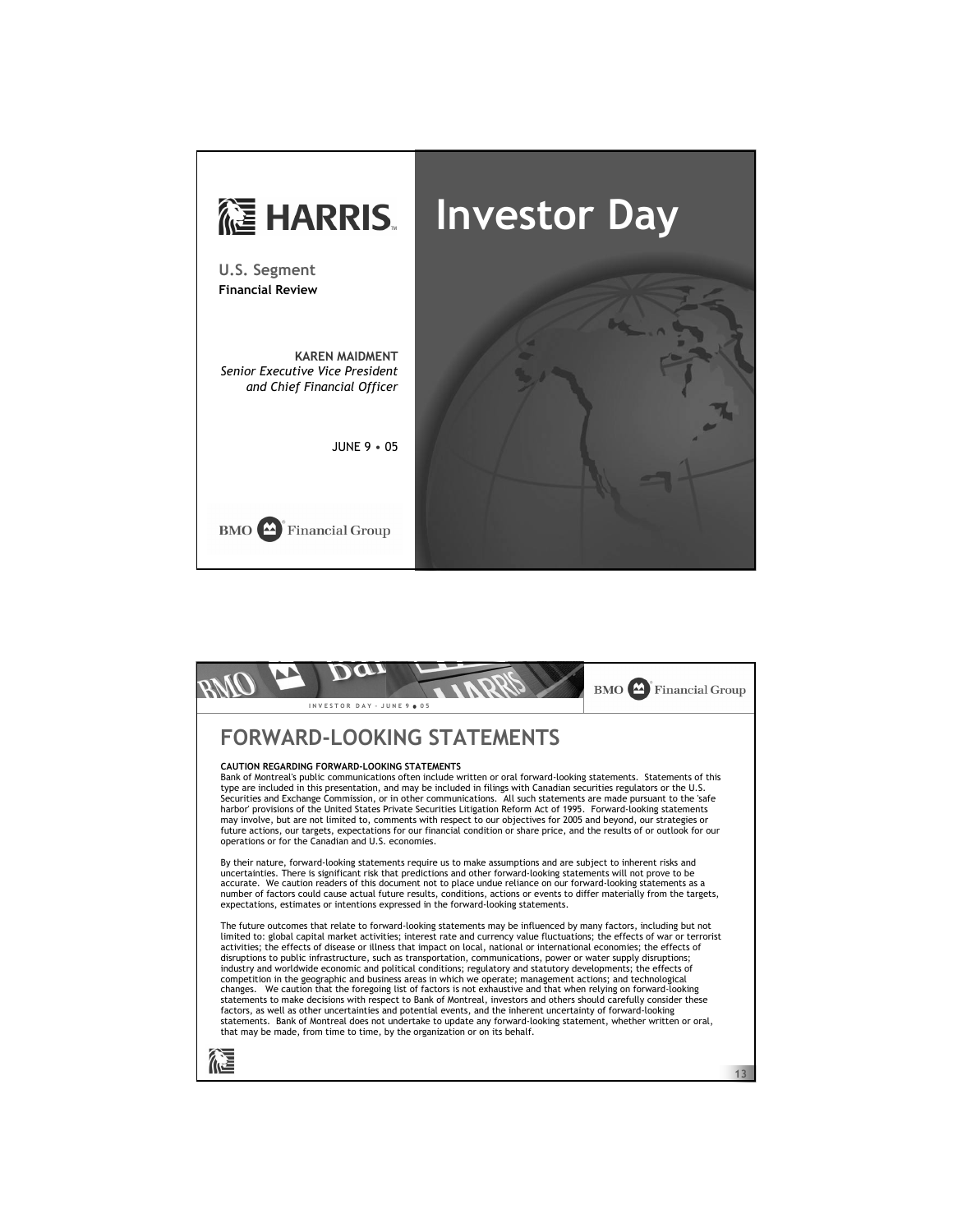

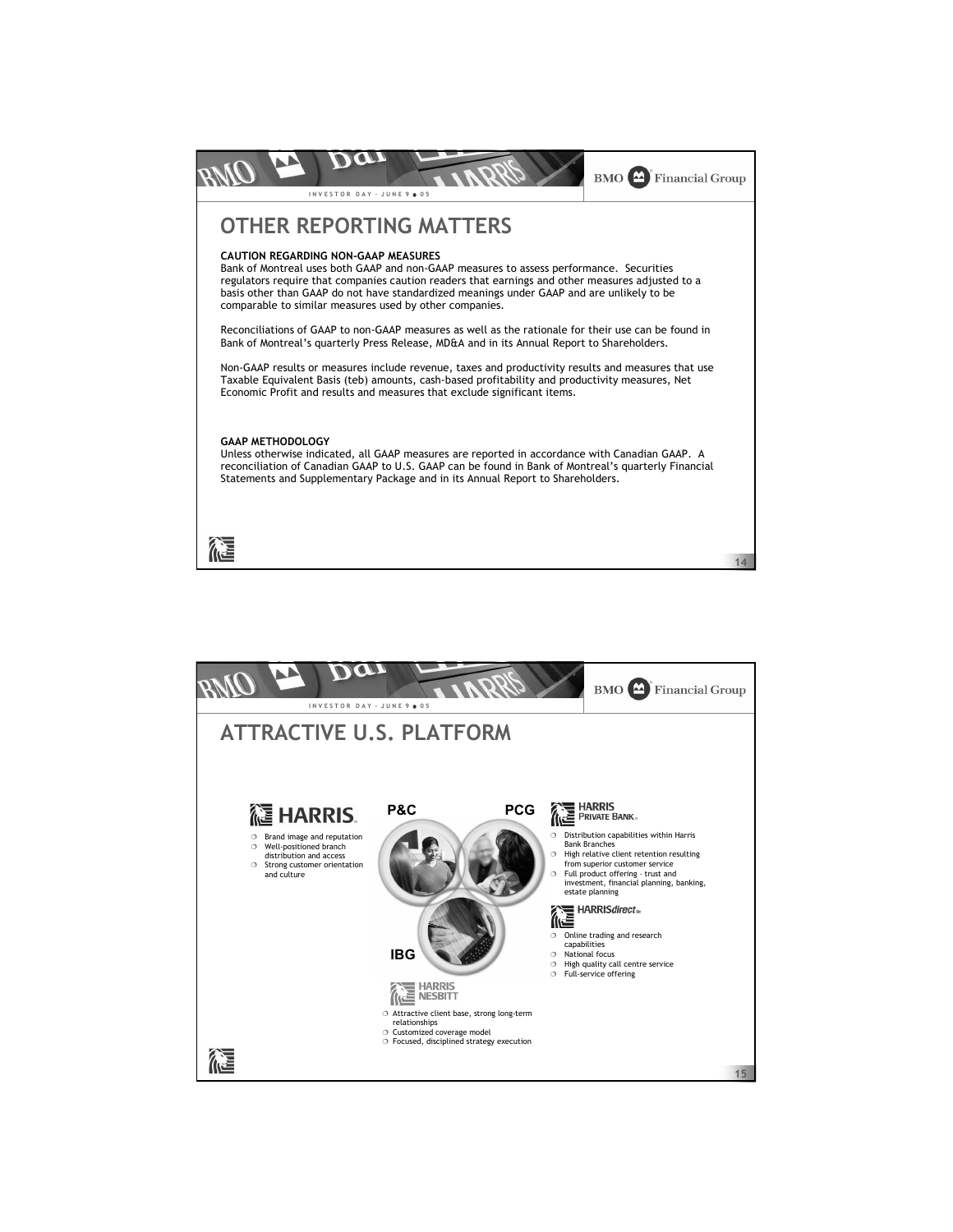

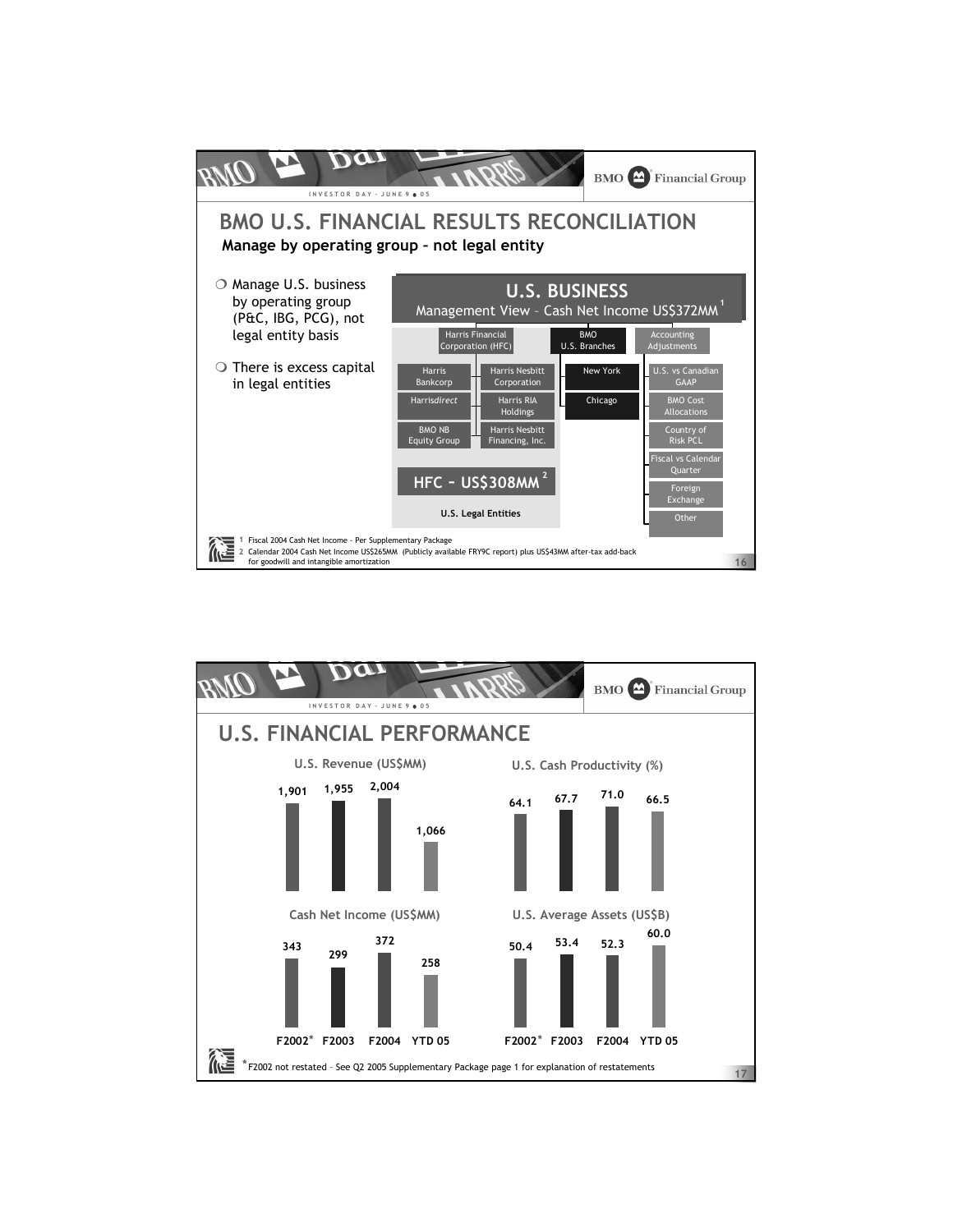

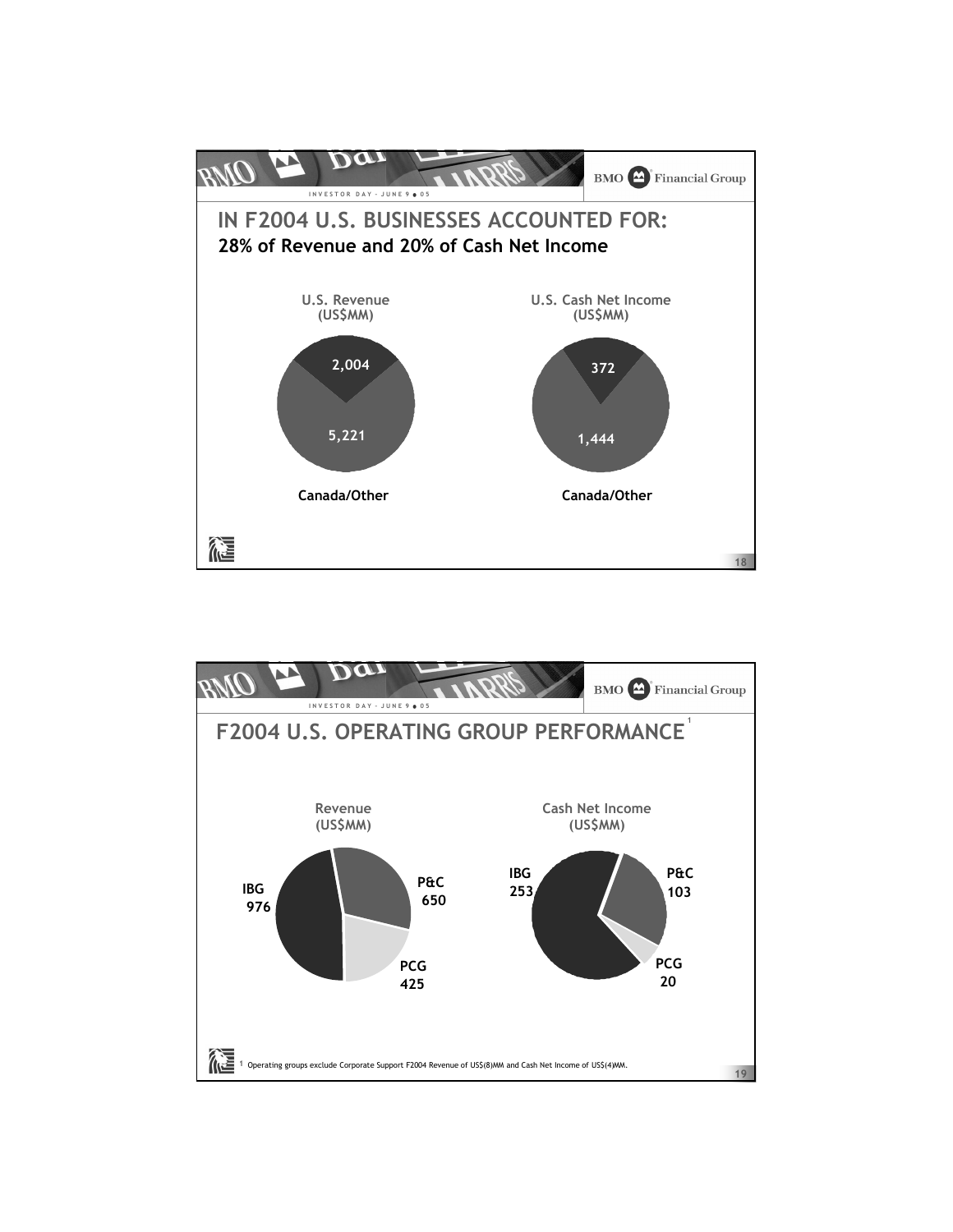

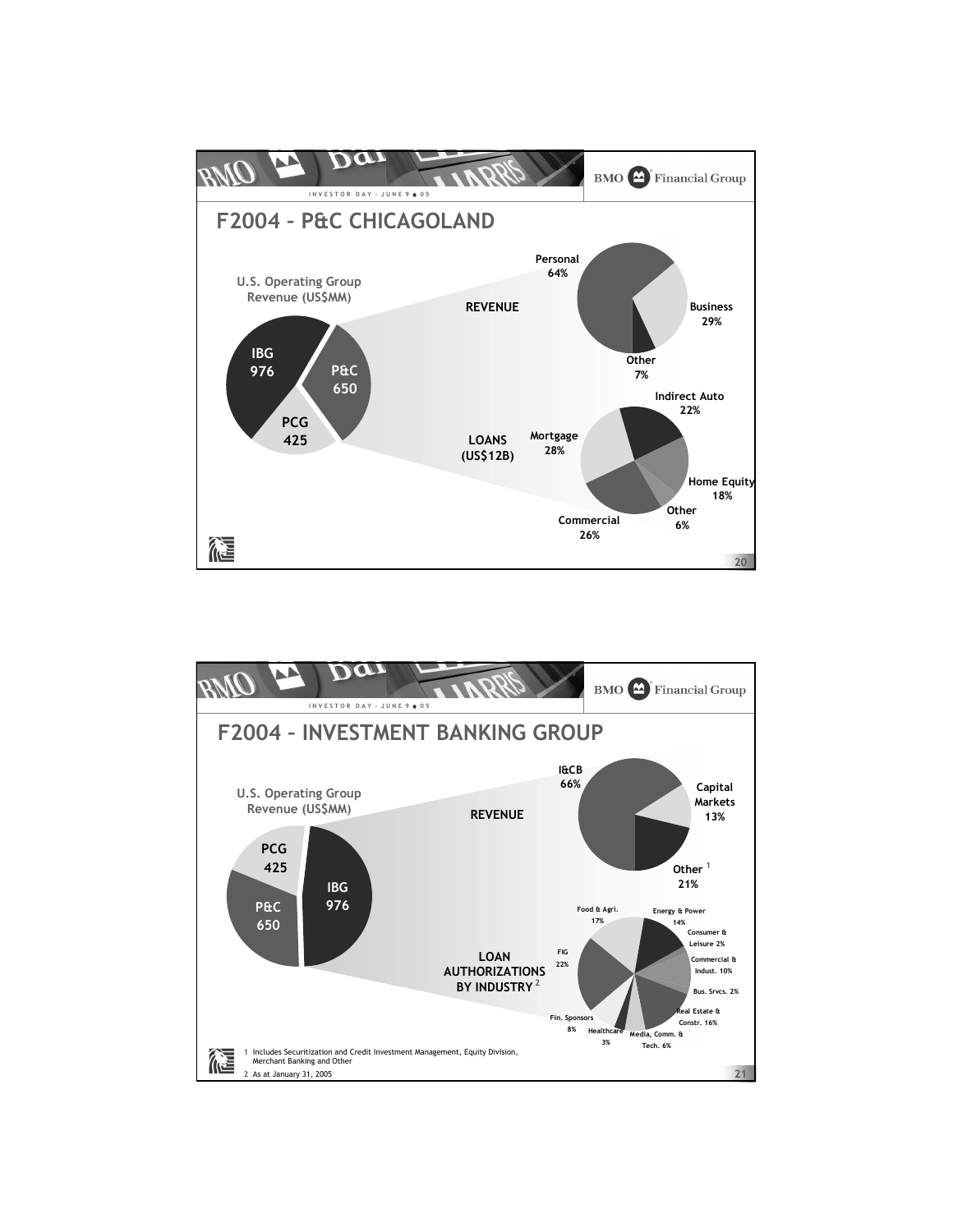

|                                | INVESTOR DAY - JUNE 9 . 05                                                                                                                                   |             |                          | BMO <sup>4</sup><br><b>Financial Group</b> |    |
|--------------------------------|--------------------------------------------------------------------------------------------------------------------------------------------------------------|-------------|--------------------------|--------------------------------------------|----|
|                                | <b>PRO-FORMA: CHICAGOLAND + IBG MID-MARKET</b>                                                                                                               |             |                          |                                            |    |
| <b>YTD Q2 2005</b><br>(US\$MM) |                                                                                                                                                              | Chicagoland | <b>IBG</b><br>Mid-Market | Combined                                   |    |
|                                | Revenue                                                                                                                                                      | 364         | 186                      | 550                                        |    |
|                                | Net Income                                                                                                                                                   | 50          | 61                       | 111                                        |    |
|                                | Cash Productivity (%)                                                                                                                                        | 70.0        | 37.6                     | 59.0                                       |    |
|                                | $\circ$ Comparisons to U.S. regional banks best made by adding IBG mid-market to<br>Chicagoland                                                              |             |                          |                                            |    |
|                                | $\circ$ The results of certain U.S. peers contain treasury activities and securities<br>gains which improve profitability, the combined results above do not |             |                          |                                            |    |
|                                |                                                                                                                                                              |             |                          |                                            | 23 |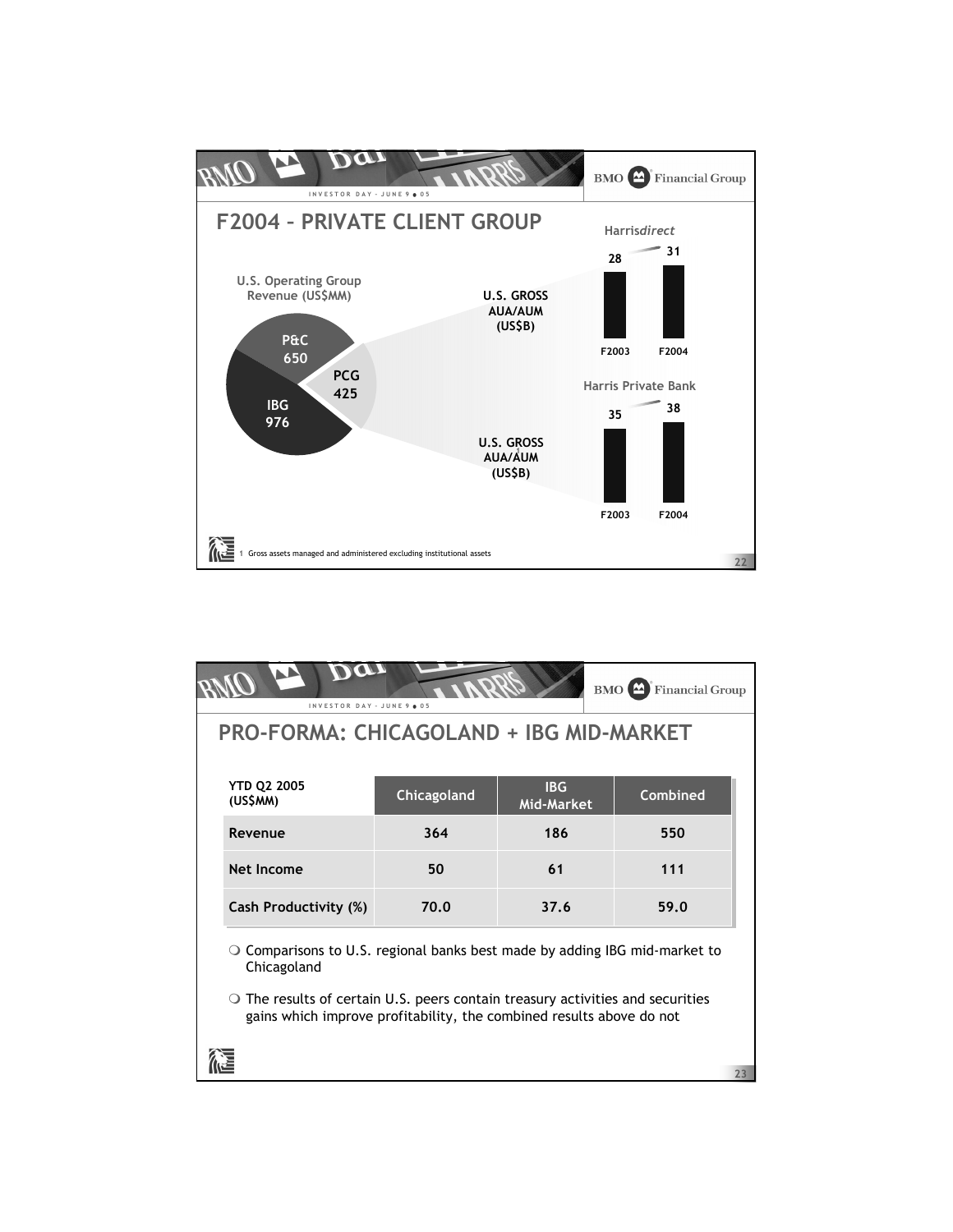

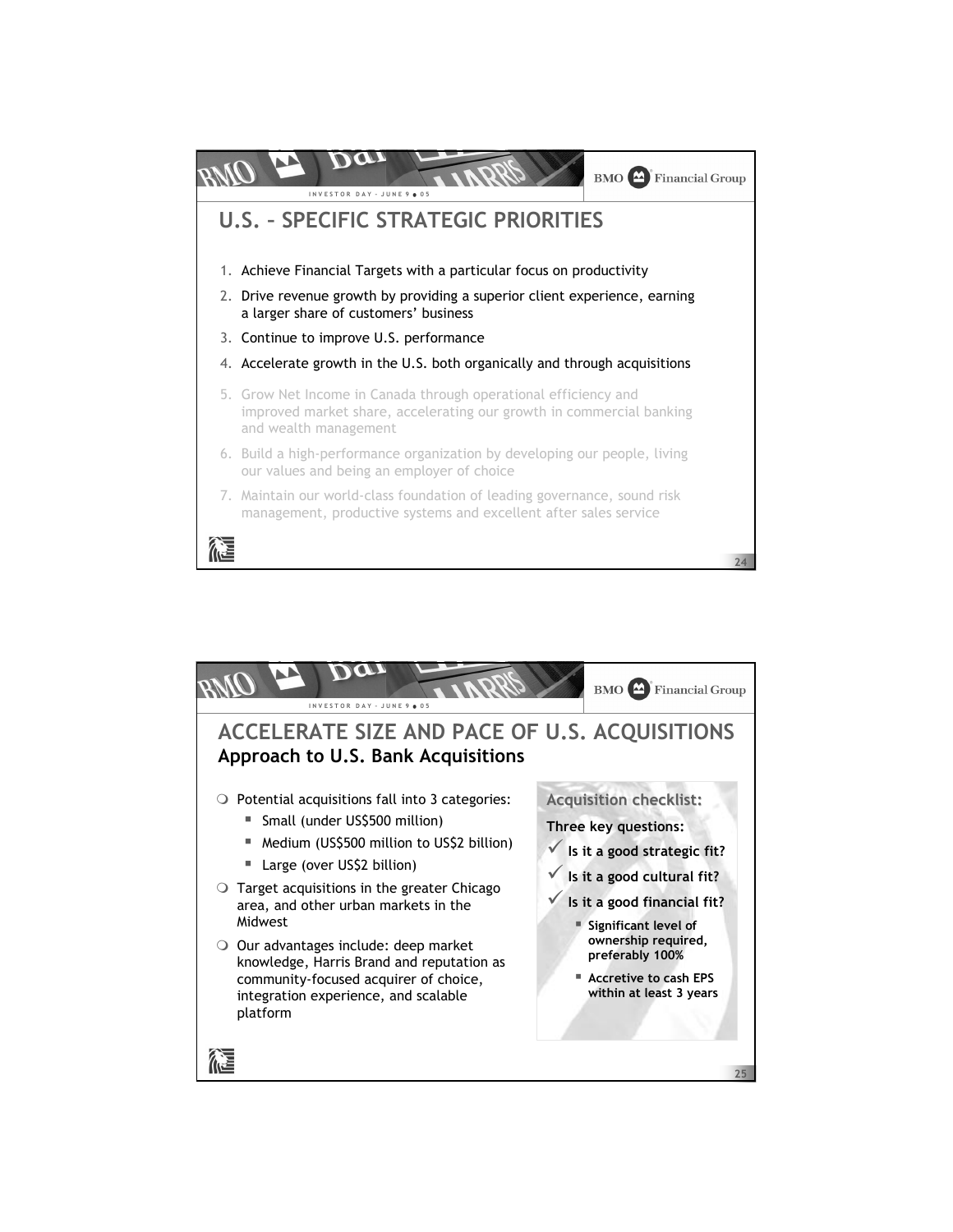

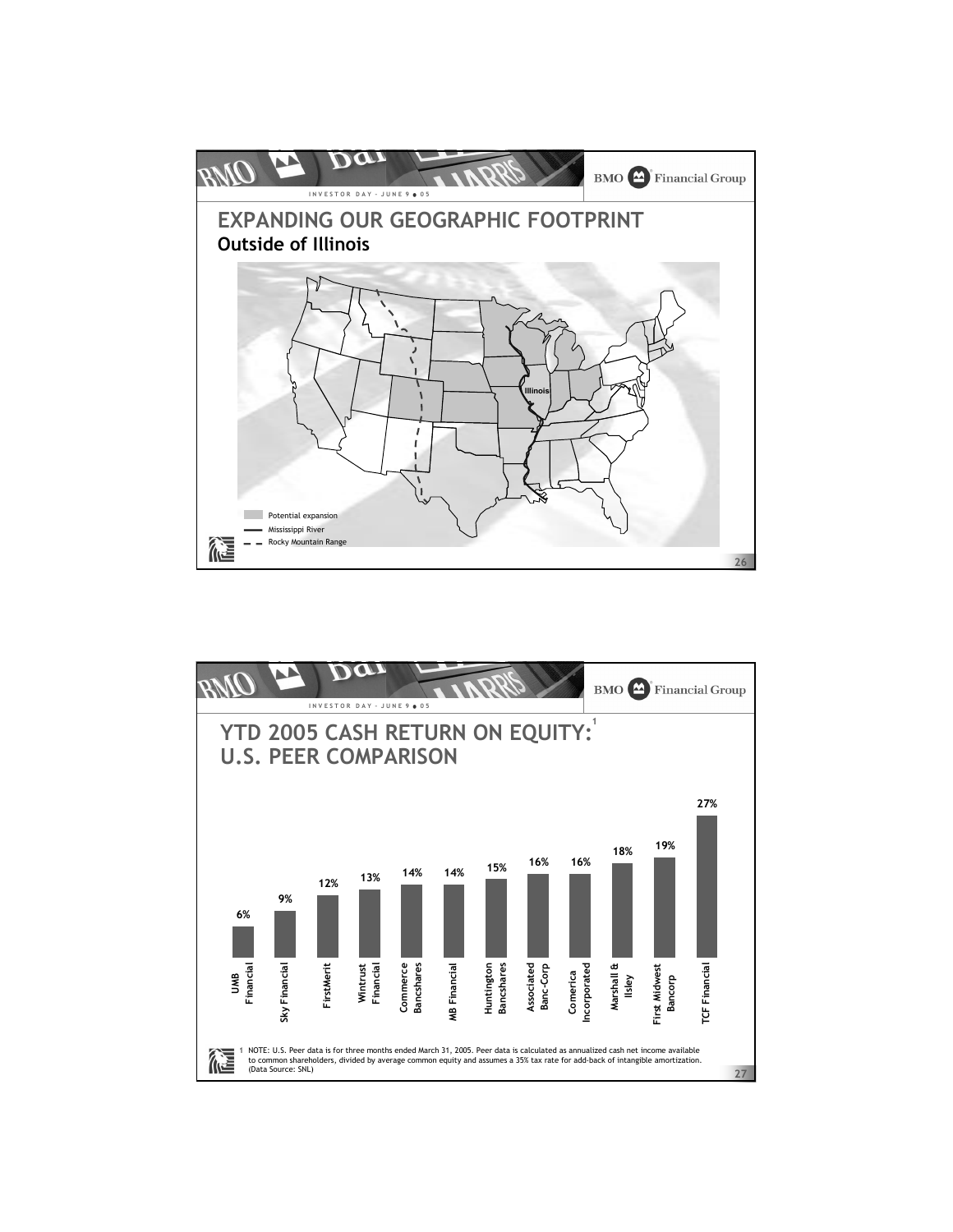

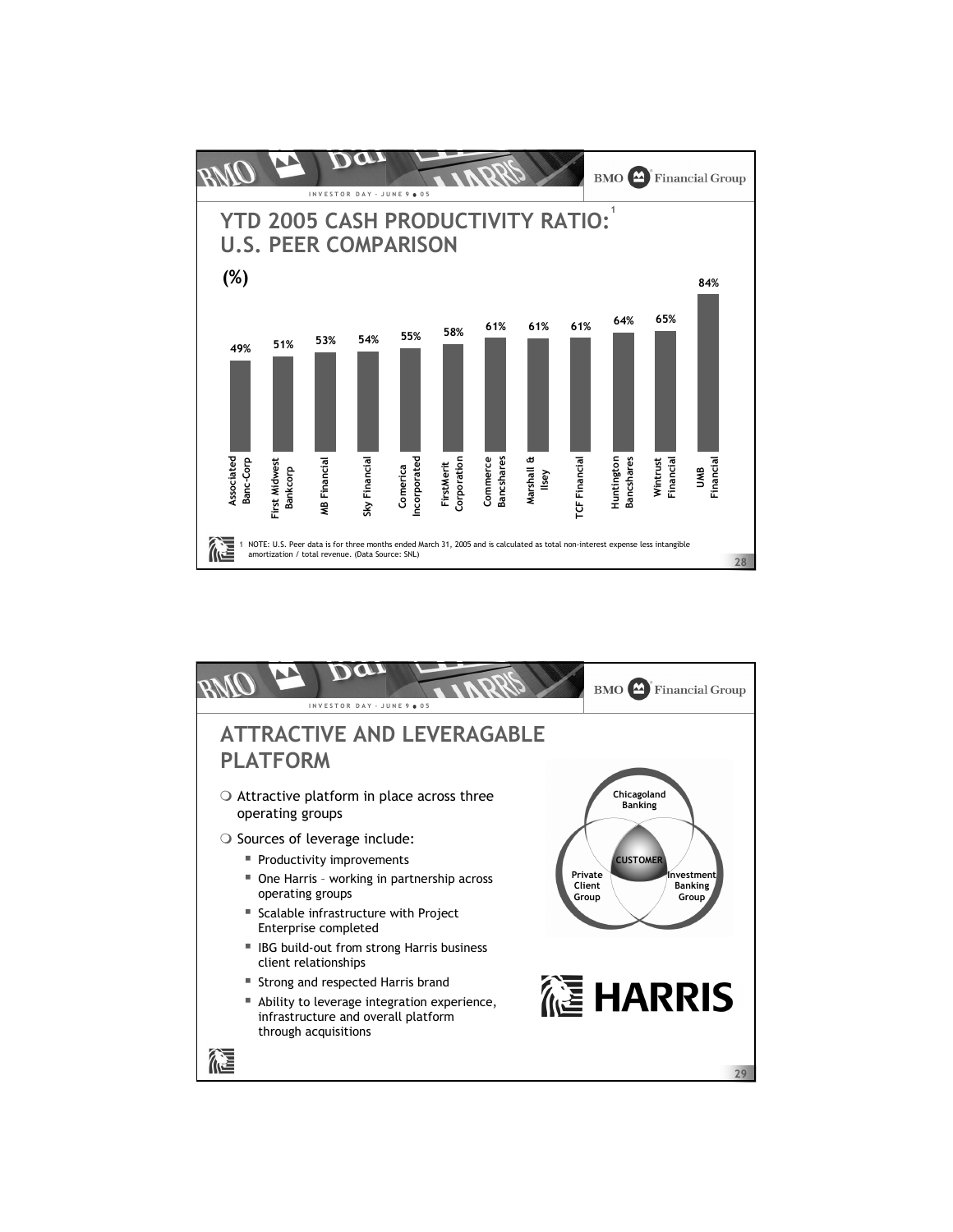

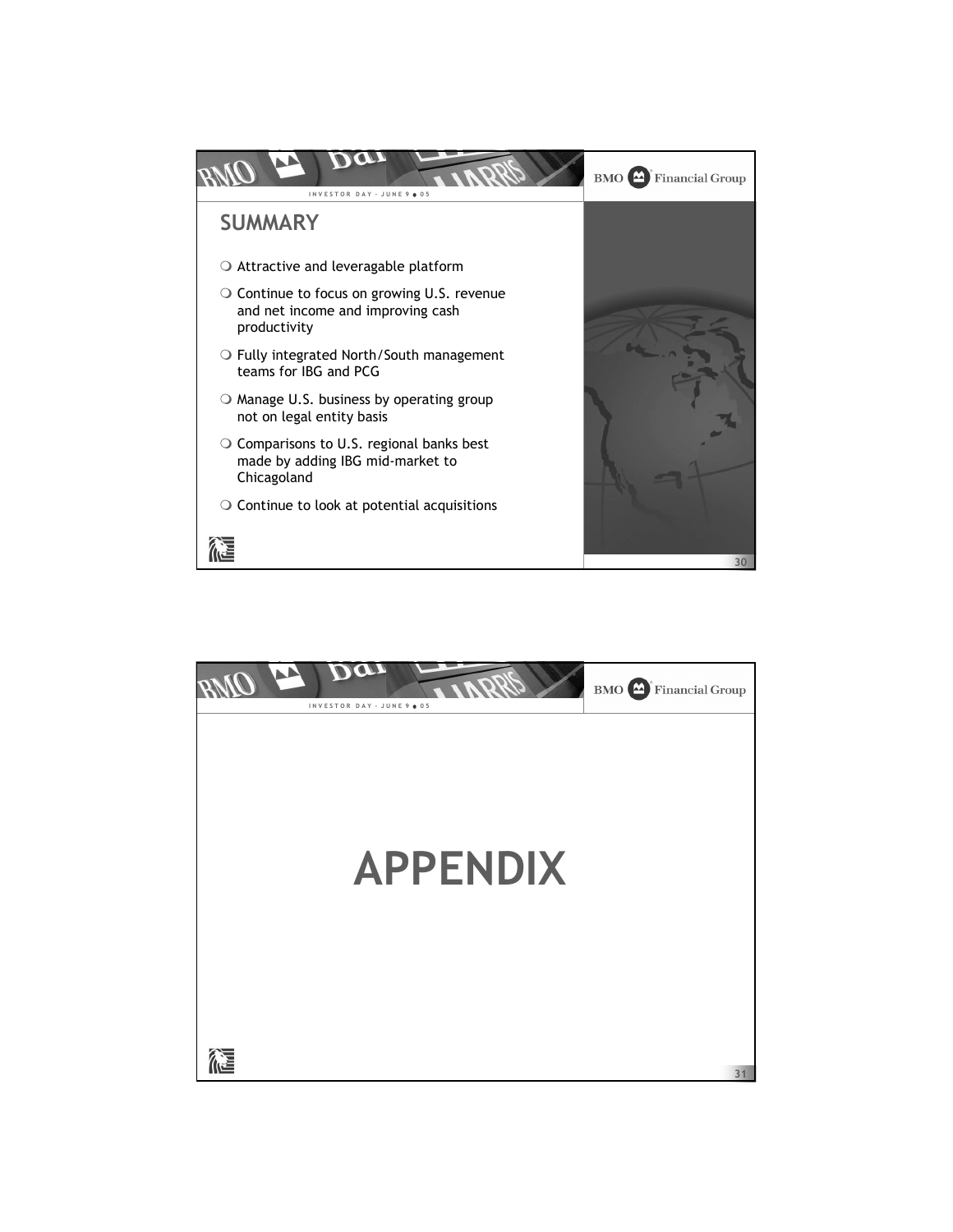

| INVESTOR DAY - JUNE 9 . 05                                                                                   |                                                            | <b>BMO</b> $\triangle$ Financial Group                              |
|--------------------------------------------------------------------------------------------------------------|------------------------------------------------------------|---------------------------------------------------------------------|
| <b>F2005 FINANCIAL PERFORMANCE</b><br>Improvement in year-over-year cash net<br>$\circ$<br>income driven by: | U.S. Cash Net Income<br><b>YTD 2005</b><br>(US\$MM)<br>258 |                                                                     |
| Net Income Impact<br>(US\$MM)<br><b>Lower PCL</b><br><b>Business Growth and Other</b>                        | Y/Y<br>43<br>41                                            | 155                                                                 |
| <b>VIE Restructuring</b>                                                                                     | 24                                                         | <b>YTD F04</b><br><b>YTD F05</b>                                    |
| <b>Deferred Income Tax</b><br><b>Merchant Banking Accounting Change</b>                                      | 14<br>12                                                   | <b>U.S. Operating Group</b><br>YTD 2005 Cash Net Income<br>(US\$MM) |
| <b>Litigation Provision</b><br><b>Securities Gains</b>                                                       | (13)<br>(18)                                               | 173                                                                 |
| <b>Total</b>                                                                                                 | 103                                                        | 60<br>22                                                            |
|                                                                                                              |                                                            | <b>PCG</b><br><b>P&amp;C</b><br><b>IBG</b><br>33                    |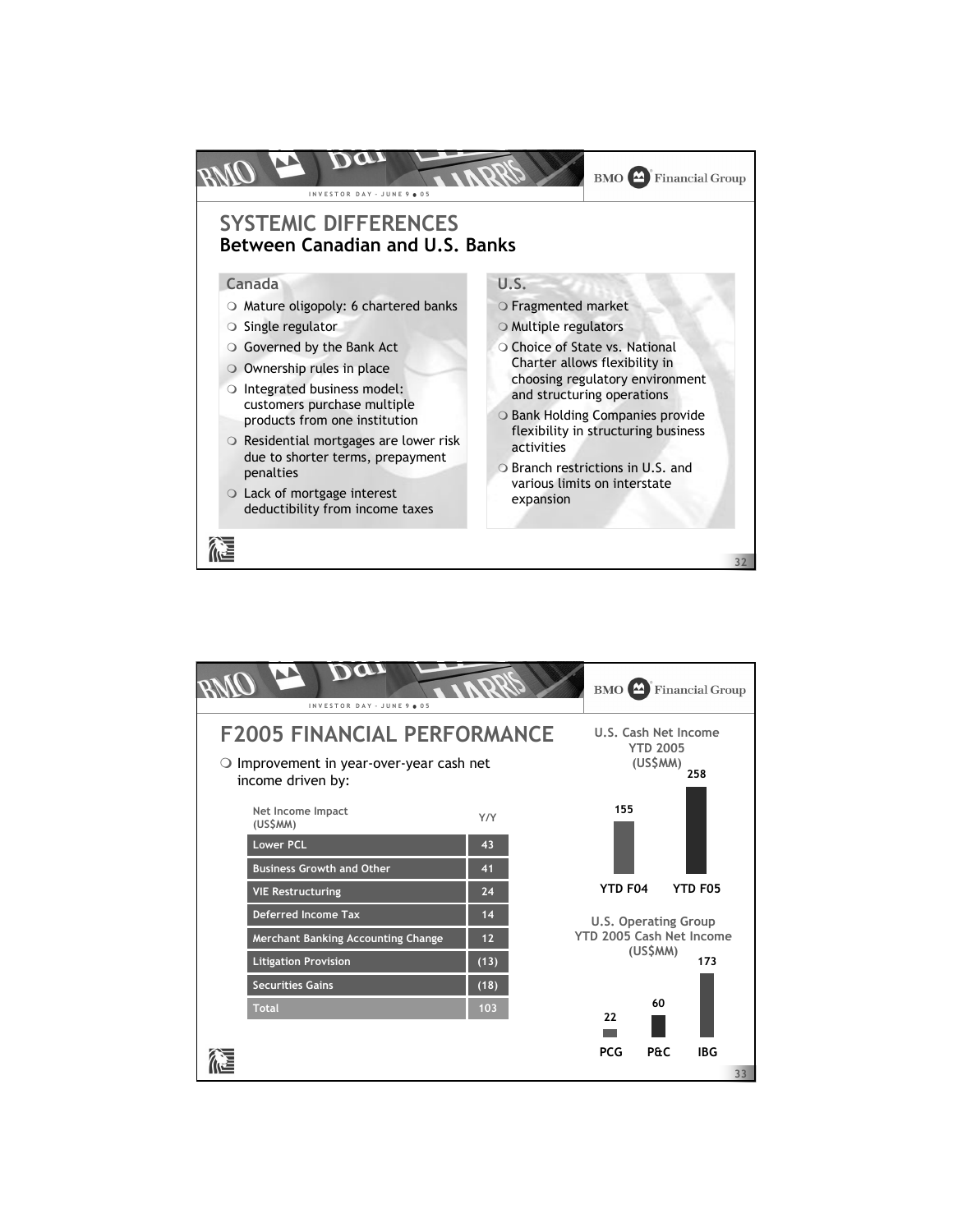|                                        | INVESTOR DAY - JUNE 9 . 05 |            |              |                          | <b>BMO</b> $\sum$ Financial Group |    |  |  |
|----------------------------------------|----------------------------|------------|--------------|--------------------------|-----------------------------------|----|--|--|
| <b>CASH NET INCOME RECONCILIATION</b>  |                            |            |              |                          |                                   |    |  |  |
| F2004 U.S. Segment<br>(US\$MM)         | P&C                        | <b>PCG</b> | <b>IBG</b>   | Corporate                | <b>Total</b>                      |    |  |  |
| Net Income                             | 85                         | (11)       | 252          | (5)                      | 321                               |    |  |  |
| Amortization of<br><b>Intangibles</b>  | 18                         | 31         | $\mathbf{1}$ | $\mathbf{1}$             | 51                                |    |  |  |
| <b>Cash Net Income</b>                 | 103                        | 20         | 253          | (4)                      | 372                               |    |  |  |
|                                        |                            |            |              |                          |                                   |    |  |  |
| YTD 2005 U.S. Segment<br><b>US\$MM</b> | P&C                        | <b>PCG</b> | <b>IBG</b>   | Corporate                | <b>Total</b>                      |    |  |  |
| <b>Net Income</b>                      | 50                         | 6          | 173          | $\overline{\phantom{a}}$ | 231                               |    |  |  |
| Amortization of<br>Intangibles         | 10                         | 16         |              | $\mathbf{1}$             | 27                                |    |  |  |
| Cash Net Income                        | 60                         | 22         | 173          | $\overline{\mathbf{3}}$  | 258                               |    |  |  |
|                                        |                            |            |              |                          |                                   | 34 |  |  |